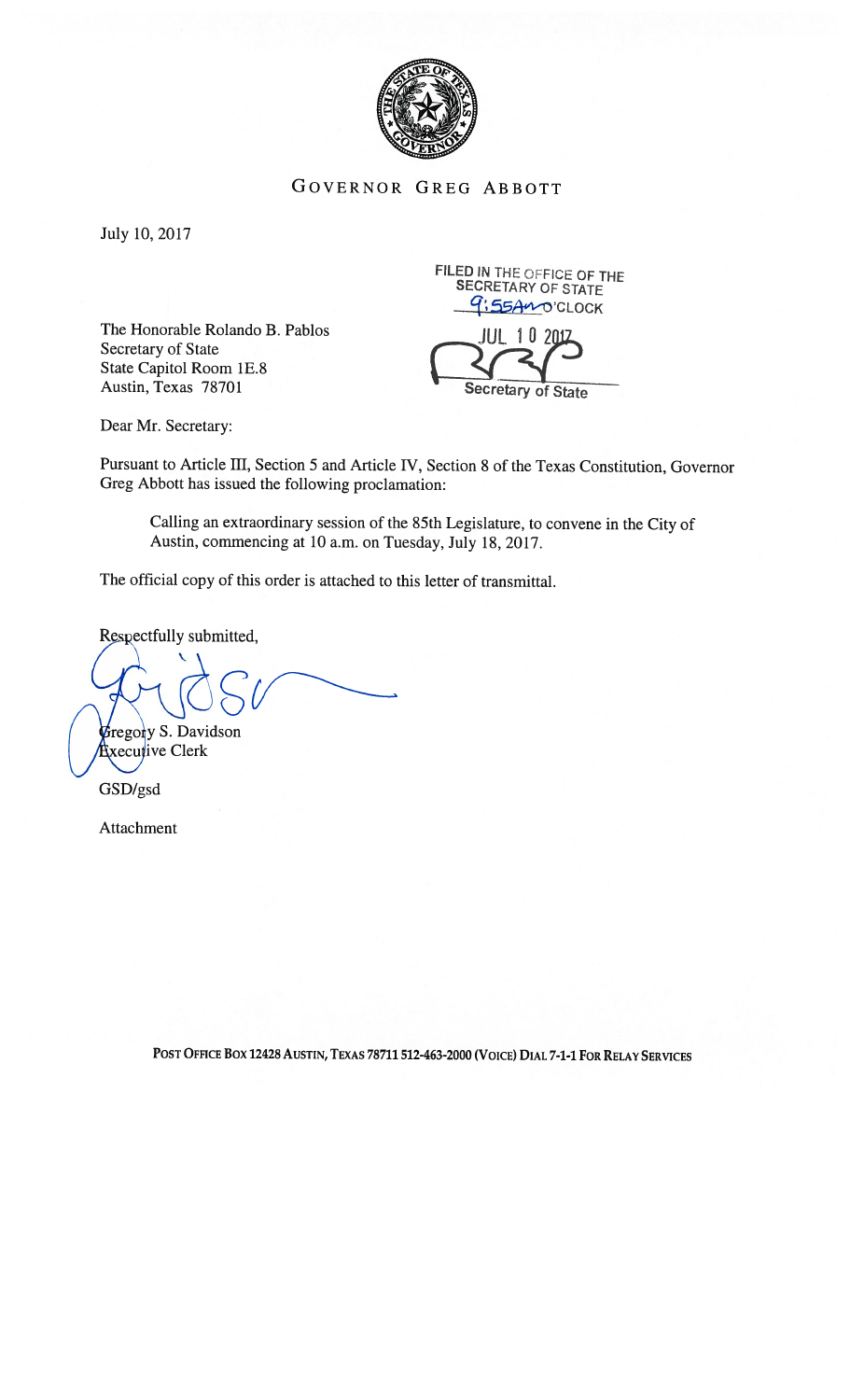## PROCLAMATION BY THE Governor of the State of Texas

TO ALL TO WHOM THESE PRESENTS SHALL COME:

WHEREAS, the legislature adjourned its 85th regular session without extending the existence of the Texas Medical Board, the Texas State Board of Examiners of Psychologists, the Texas State Board of Examiners of Marriage and Family Therapists, the Texas State Board of Examiners of Professional Counselors, and the Texas State Board of Social Worker Examiners; and

WHEREAS, without legislative action, these five agencies will be abolished on September 1, 2017, pursuant to the Texas Sunset Act, Chapter 325, Government Code, and statutory law applicable to these agencies; and

WHEREAS, the continuation of these agencies is important to the operation of the professions subject to oversight by these agencies; and

WHEREAS, the people of Texas have placed the constitutional power to call the legislature into special sessions in the hands of the governor; and

WHEREAS, as soon as the Senate passes all bills necessary to extend the existence of the five state agencies referenced above, I intend to add to this first called session of the 85th Legislature the items I announced on June 6, 2017, including matters such as teacher compensation and retention practices, school finance reform, education options for students with special needs, property tax reform, constraining the growth of state and local government, municipal regulatory and annexation reforms, protection of property rights, privacy, the governmental collection of union dues, pro-life legislation, and mailin ballot reforms; and

WHEREAS, bills related to the matters that I intend to add to this first called session of the 85th Legislature may be filed and may begin to be considered by the legislature before those matters are added to the call;

NOW, THEREFORE, I, GREG ABBOTT, GOVERNOR OF THE STATE OF TEXAS, by the authority vested in me by Article III, Section 5 and Article IV, Section 8 of the Texas Constitution, do hereby call an extraordinary session of the 85th Legislature, to convene in the City of Austin, commencing at 10 a.m. on July 18, 2017, for the purpose of considering the following:

Legislation amending sections 151.004, 501.005, 502.003, 503.005, and 505.005 of the Texas Occupations Code to extend the expiration dates applicable to the Texas Medical Board, the Texas State Board of Examiners of Psychologists, the Texas State Board of Examiners of Marriage and Family Therapists, the Texas State Board of Examiners of Professional Counselors, and the Texas State Board of Social Worker Examiners.

The Secretary of State will take notice of this action and will notify the members of the legislature of my action.

> FILED IN THE OFFICE OF THE SECRETARY OF STATE  $9.55A - 0$ <sup>CLOCK</sup> **JUL 10 2017**